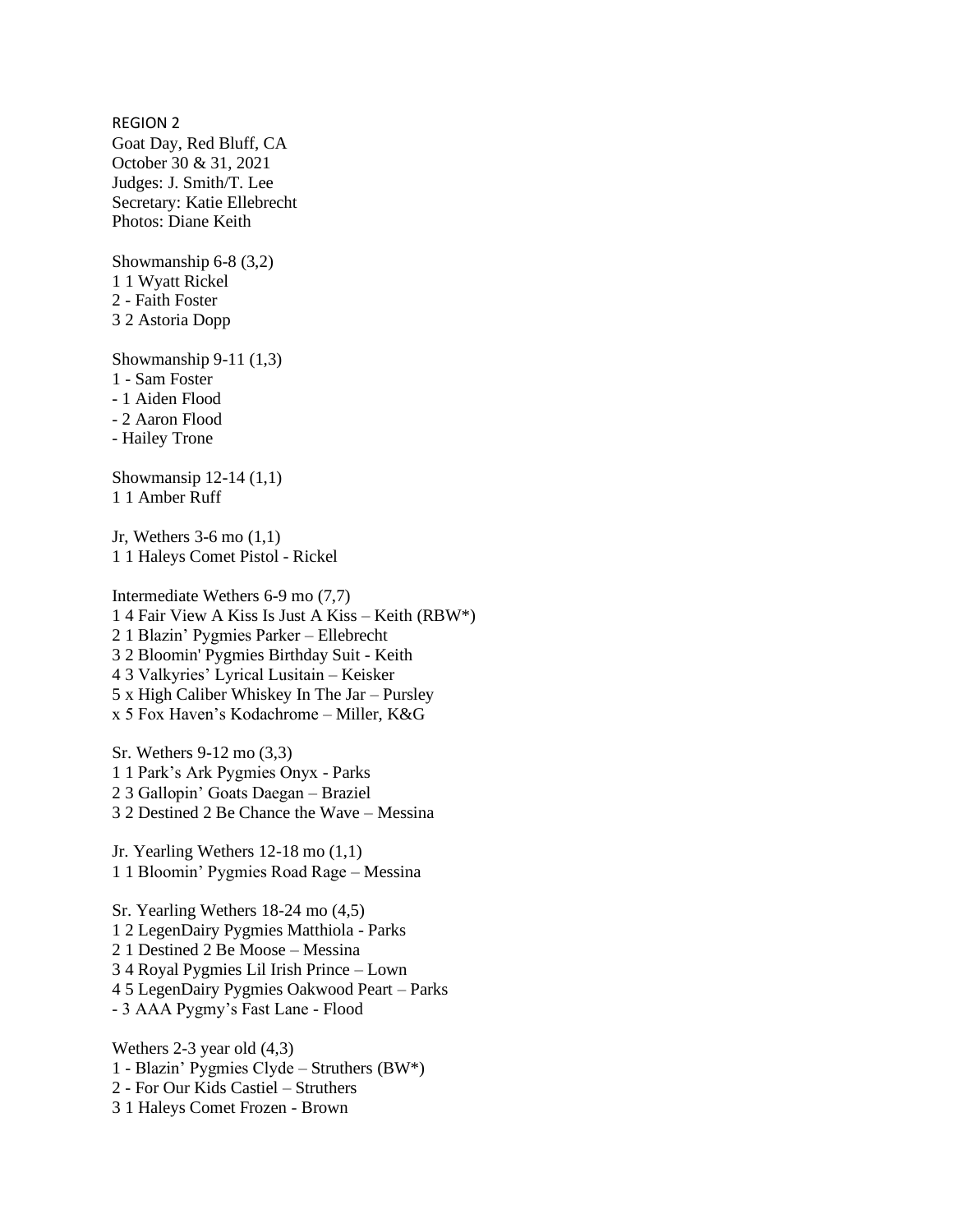4 2 K's Heavenly Hill Olaf – Dopp - 3 AAA Pygmy's Vincent Van Goat - Flood

Wethers 3-4 year old (2,3) 1 1 Fair View Mr. Right Now – Messina (RBW\*\*) 2 3 Haley's Comet Raider – Keisker - 2 AAA Pygmy's Fabulous Lil Foot - Flood

Wethers 4 years  $\&$  older (2,3) 1 1 Fair View Bruce Wayne – Pursley (BW\*\*) 2 3 Little Eden's King Arthur – Lown - 2 AAA Pygmy's Flipper - Flood

Junior Doe Kid 4-6 mo (4,4) 1 1 Valle Verde Aero's Phoebe – Miller, G 2 3 Flying Diamond A Miss Myrtle – Robershotte 3 4 Flying Diamond A Miss Minnie - Robershotte 4 2 Pygmy Goats By T.J. DavidsDesire – Keisker

Intermediate Doe Kid A, 6-8 mo (9,7) 1 x Fair View Makarkey – Keith 2 1 Valle Verde Apollo's Else – Miller, G (RJCH\*\*) 3 3 Shasta View Da Bomb – Keith 4 2 Valle Verde D.A.'s Hayleigh – Miller, G 5 5 Gallopin' Goats Dublin Magic – Braziel x 4 Fox Haven's Kick Start My Heart – Miller, K&G

Intermediate Doe Kid B 8-10 mo (4,4) 1 1 Pygmy Goats By T.J. Zoya – Josephson 2 2 Fair View Love Note – Miller, K&G 3 3 Fox Haven's Bad Reputation – Miller, K&G 4 4 Pygmy Goats By T.J. Ona - Josephson

Senior Doe Kid 10-12 mo (6,5) 1 5 LegenDairy Pygmies Dahlia - Parks 2 - For Our Kids Like-Lee – Struthers 3 1 Nibbly Goats Double Sovereign - Wilcox 4 2 Destined 2 Be Royal Harmony – Messina 5 3 Nibbly Goats Rose Noble – Wilcox x 4 Gallopin' Goats Carribean Breeze - Braziel

Jr. Dry Yearling 12-16 mo (7,7) 1 5 Nibbly Goats Lady Capulet - Wilcox 2 1 Pygmy Goats By TJ Oh Girl – Josephson 3 3 LegenDairy Pygmies Cacao Bean - Parks 4 2 Lil Rocket's Drops of Jupiter – Miller, K&G 5 x LegenDairy Pygmies Bluebonnet – Parks x 4 Shasta View Mystery - Keith

Intermediate Yearling 16-20 mo (4,4) 1 1 Valle Verde Norse' Lassy – Miller, G (RJCH\*)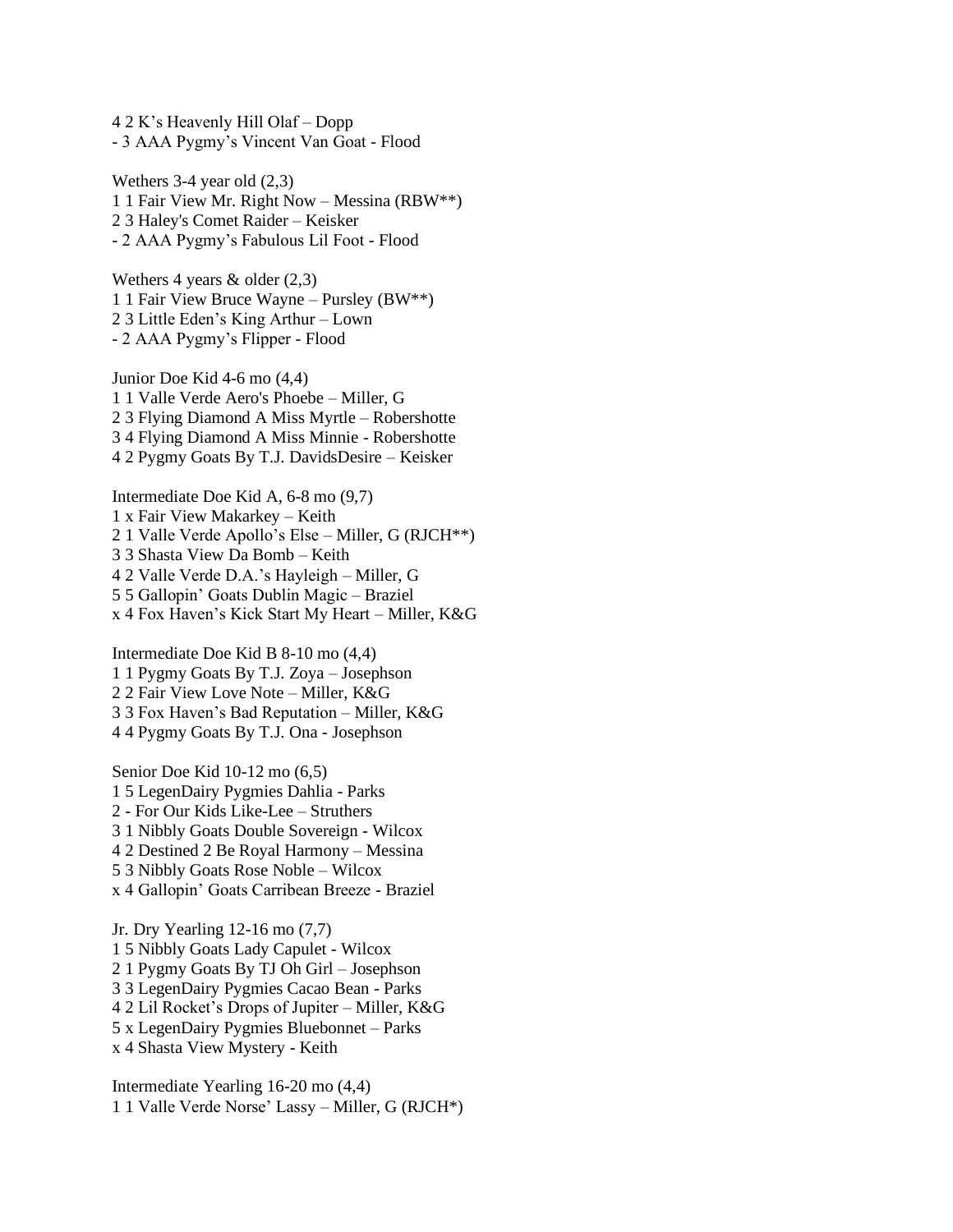2 2 Pygmy Goats By T.J. Idalove – Josephson 3 4 Nibbly Goats Sweet Juliet – Wilcox 4 3 Paramount Pygmies Barley - Wilcox

Sr. Yearling 20-24 mo (7,6) 1 3 LegenDairy Pygmies Rock Rose – Miller, G (JCH\*) 2 1 K's Heavenly Hill Lucee – Josephson (JCH\*\*) 3 2 Gallopin' Goats Wave of Jasmine – Braziel 4 5 Gallopin' Goats Rhyd The Moonlight – Lown 5 - Blazin' Pygmies Penelope – Ellebrecht x 4 Haleys Comet Elsie - McMaster

Freshened Yearling (1,1) 1 1 Pygmy Goats By T.J. Zaytina – Josephson

Does  $2-2\frac{1}{2}$  years  $(4,4)$ 1 2 Cherry Bomb Khloe – Ellebrecht 2 1 Nibbly Goats Gertrude – Wilcox 3 3 iGoat Pygmies Lilly Ann – Parks 4 - Frog Farm Tinkers Leia – Foster - 4 Blackberry Blossom Redwing - Trone

Does  $2\frac{1}{2}$ -3 years (7,5) 1 - Jamba's Pygmies Willa Cather – Parks (SCH/GCH\*) 2 - Flying Turtle's American Juris – Struthers (RSCH/RGCH\*) 3 2 Pygmy Goats By T.J. Ozanne – Josephson 4 3 Valle Verde Norse' Calista – Miller, G 5 1 Fair View Xs and Ohs – Keith x 4 Gallopin' Goats Royal Dahlia x 5 Blackberry Blossom Stormy Waters - Skillman

Does 3 years  $(8,8)$ 1 1 Pygmy Goats By T.J. Oaklee – Josephson (RSCH/RGCH\*\*) 2 2 Valle Verde Holden's Eden – Miller, G 3 x Long Branch Cheyenne Autumn – Keisker 4 4 Gallopin' Goats Royal Karma – Messina 5 3 Ponycreek Savy Mills – Mills x 5 Falling Star's Ain't No Plain Jane - Messina

Does  $4 \& 5 \text{ years } (5,4)$ 1 2 Pygmy Goats By T.J. Omazing - Josephson 2 1 Falling Star's Sunshine Sally – Pursley (SCH/GCH\*\*) 3 3 Falling Star's Maggie Mae – Braziel 4 - Speers Kids Twinkles Tinker – Foster 5 4 Nibbly Goats Phebe - Wilcox

Does 6 years & Over (3,3) 1 2 Nibbly Goats Emilia - Wilcox 2 3 Long Branch Rose of Cimarron – Keisker 3 1 Little Eden's Toffee's Margarita – Lown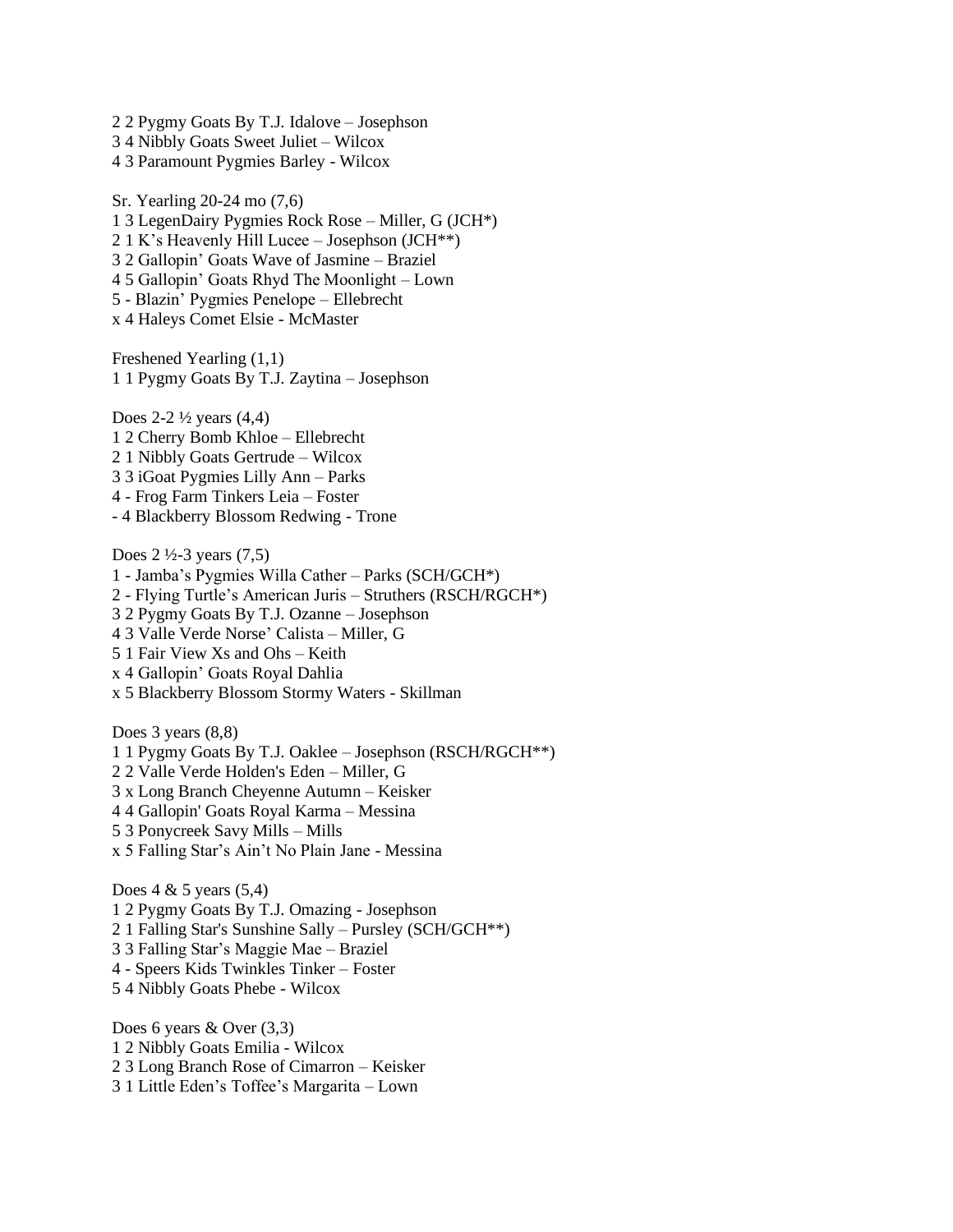Baby Buck Kid,  $0-3$  mo  $(1,1)$ 1 1 LegenDairy Pygmies Azurite – Parks

Intermediate Buck Kid 6-9 mo (4,3) 1 1 Broken Arrow Pygmies Tonto – Josephson (JCH\*, \*\*) 2 3 Valle Verde D.A. Nicodemus – Miller, G (RJCH\*) 3 2 Destined 2 Be Irish Sabotage – Messina (RJCH\*\*)

Jr. Yearling Buck 12-16 mo (1,1) 1 1 LegenDairy Pygmies Douglas Fir - Parks

Int. Yearling Buck 16-20 mo (2,2) 1 1 Flying Turtle's Thunderstruck – Miller, K 2 2 Flying Turtle's Bohemian Rhapsody – Miller, K

Senior Yearling Bucks 20-24 mo (2,2) 1 1 Haleys Comet California Diplomat – Pursley/Keith 2 2 Gallopin' Goats Rum Runner – Braziel

Bucks 2 to  $2\frac{1}{2}$  years old  $(1,1)$ 1 1 Nibbly Goats Hector – Wilcox (RSCH/RGCH\*, \*\*)

Bucks  $2 \frac{1}{2}$  to 3 years old  $(4,3)$ 1 - Pygmy Goats By T.J. Kruz – Josephson (SCH/GCH\*) 2 2 Falling Star's Sgt Pepper – Messina 3 1 Jamba's Pygmies Moon Doggie – Parks (SCH/GGCH\*\*) 4 3 Pygmy Goats By T.J. Zavier – Miller, K&G

Bucks 3 years old (1,1) 1 1 Haleys Comet Rhyd the Wave – Braziel

Bucks 4 years  $\&$  over  $(1,1)$ 1 1 Pygmy Goats By T.J. Kashton – Struthers

BEST WETHER (1) Blazin' Pygmies Clyde S: Pygmy Goats By T.J. Belushi D: Valle Verde Stealth's Cadence **Struthers** 

RES BEST WETHER (1) Fair View A Kiss Is Just A Kiss S: PGCH Flying Turtle's Gather GottaGetAway D: Fair View Say It With A Kiss Keith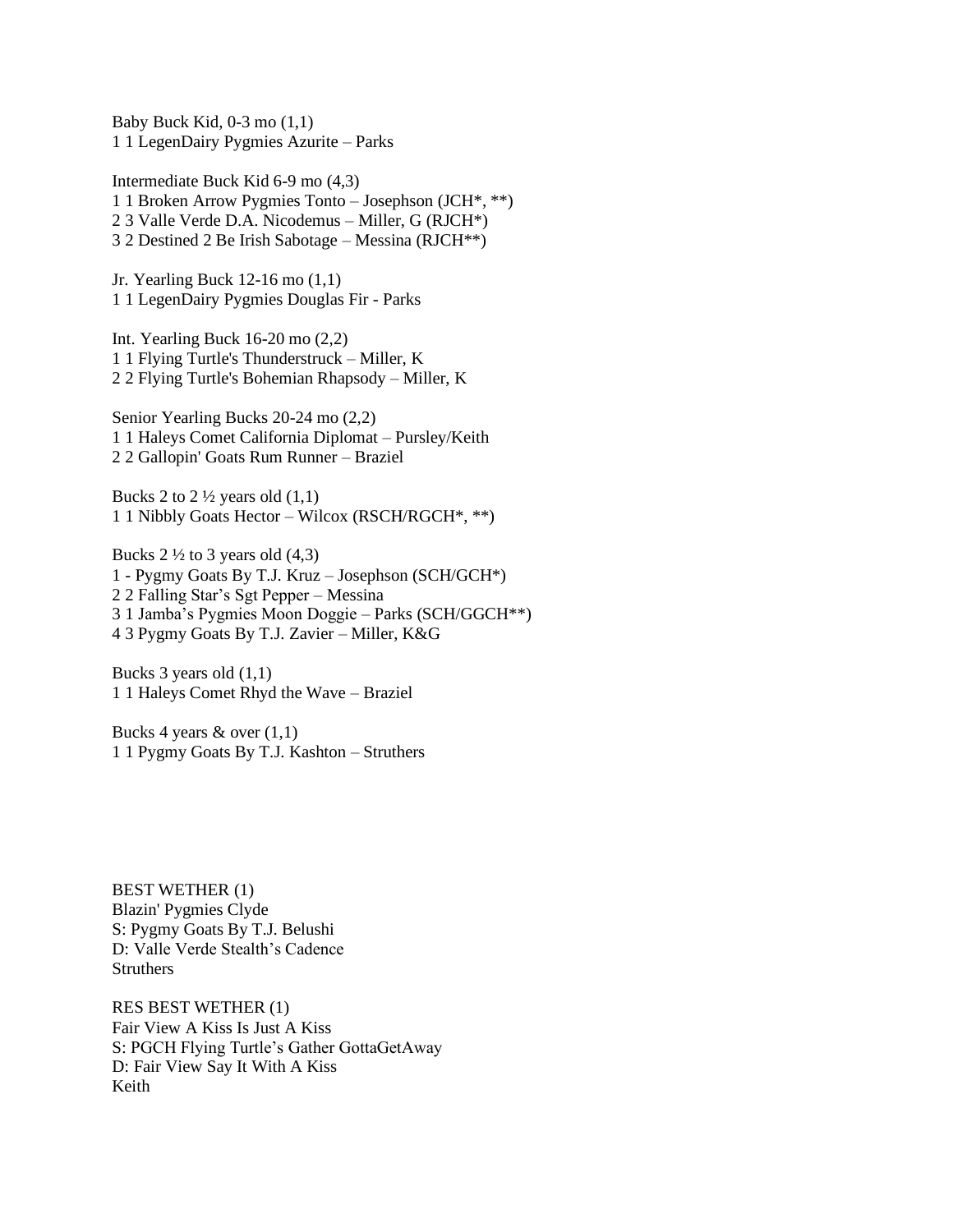JUNIOR CH DOE (1) LegenDairy Pygmies Rock Rose S: PGCH Desert Suns Direct Attire D: Parks' Ark Pygmies Hershey's KitKay Miller, G

RES JUNIOR CH DOE (1) Valle Verde Norse' Lassy S: Valle Verde Holden's Norseman D: Morgan Crossing Lady Jan Miller, G

SENIOR CH/GRAND CH DOE (1) Jamba's Pygmies Willa Cather S: AP Changing Of The Guard D: Jamba's Pygmies Mara Jade Parks

RES SENIOR CH/RES GRAND CH DOE (1) Flying Turtle's American Juris S: MC PGCH Ahsum Pygmies the Verdict is in D: Flying Turtle's American J'Akamai **Struthers** 

JUNIOR CH BUCK (1,2) Broken Arrow Pygmies Tonto S: Pygmy Goats By T.J. TKO D: Broken Arrow Pygmies Shoshone Josephson

RES JUNIOR CH BUCK (1) Valle Verde D.A.'s Nicodemus S: PGCH Desert Suns Direct Attire D: Valle Verde Holden's Nava Miller, G

SENIOR CH/GRAND CH BUCK (1) Pygmy Goats By T.J. Kruz S: PGCH C 4 Rascals Fabulous Blend D: Blackberry Blossom Kentucky Waltz Josephson

RES SENIOR CH/RES GRAND CH BUCK (1,2) Nibbly Goats Hector S: Broken Arrow Pygmies Kennedy D: Nibbly Goats Emilia Wilcox

BEST WETHER (2) Fair View Bruce Wayne S: Pygmy Goats By T.J. Stockley D: Fair View Say It With Attitude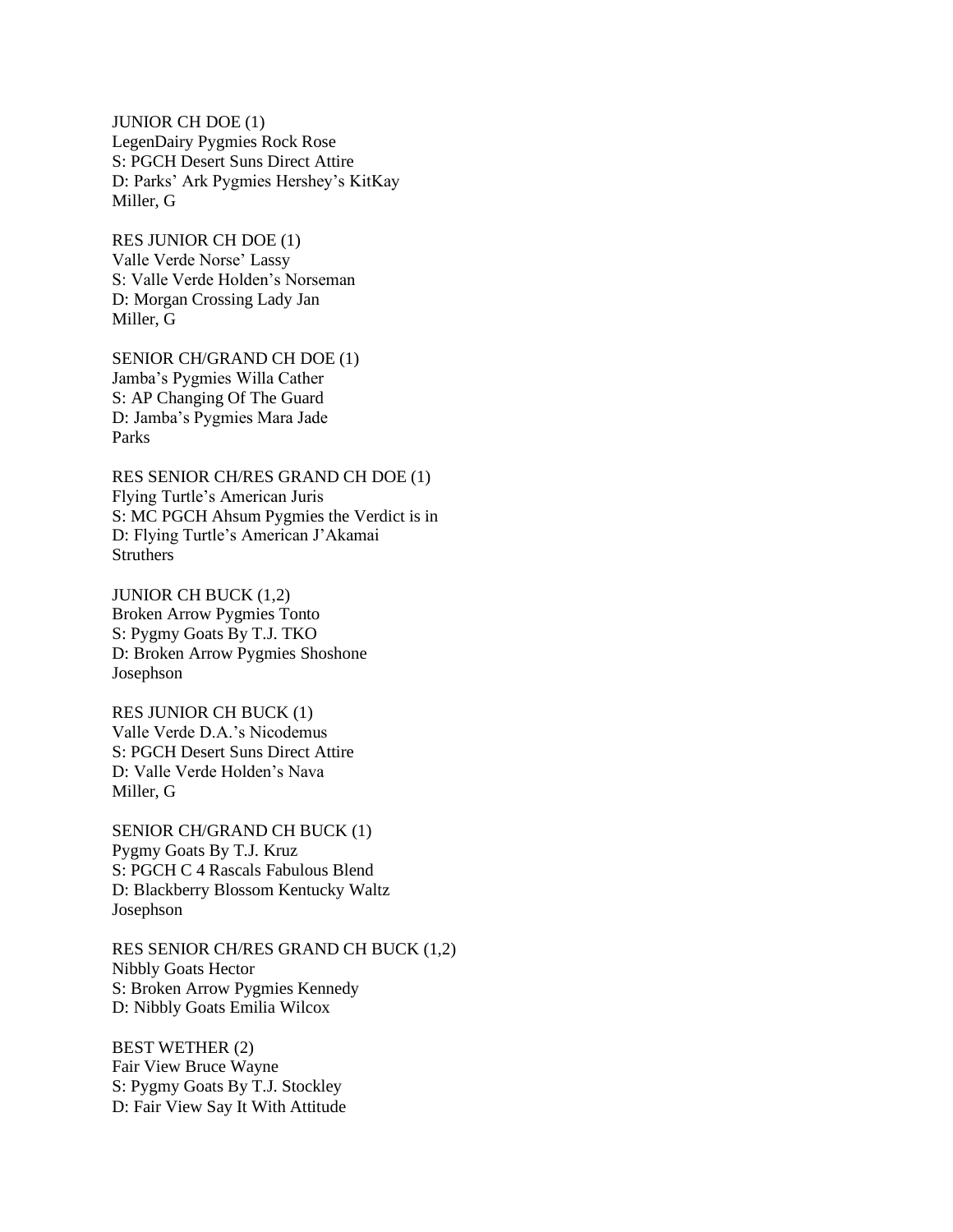Pursley

RES BEST WETHER (2) Fair View Mr. Right Now S: Shasta View Finito D: MC PGCH Fair View Say It With A Kiss Messina

JUNIOR CH DOE (2) K's Heavenly Hill Lucee S: PGCH Ahsum Pygmies The Verdict Is In D: K's Heavenly Hill Susan Storm Josephson

RES JUNIOR CH DOE (2) Valle Verde Apollo's Else S: Cherry Bomb Apollo D: Valle Verde Holden's Elyse Miller, G

SENIOR CH/GRAND CH DOE (2) Falling Star's Sunshine Sally S: PGCH Pygmy Goats By T.J. Bombay D: Falling Star's Daisy Rock Pursley

RES SENIOR CH/RES GRAND CH DOE (2) Pygmy Goats By T.J. Oaklee S: Pygmy Goats By T.J. Belushi D: Pygmy Goats By T.J. Omazing Josephson

RES JUNIOR CH BUCK (2) Destined 2 Be Irish Sabotage S: PGCH Gallopin' Goats Irish Rogue D: Fair View There Will Be Talk Messina

SENIOR CH/GRAND CH BUCK (2) Jamba's Pygmies Moon Doggie S: City Lights Kiss McQuick D: Gallifrey's Flower of Remembrance Parks

MASTER CH BUCK (1) PGCH Pygmy Goats By T.J. Kenton S: PGCH Pygmy Goats By T.J. Ibrahim D: Pygmy Goats By T.J. Kireland Josephson